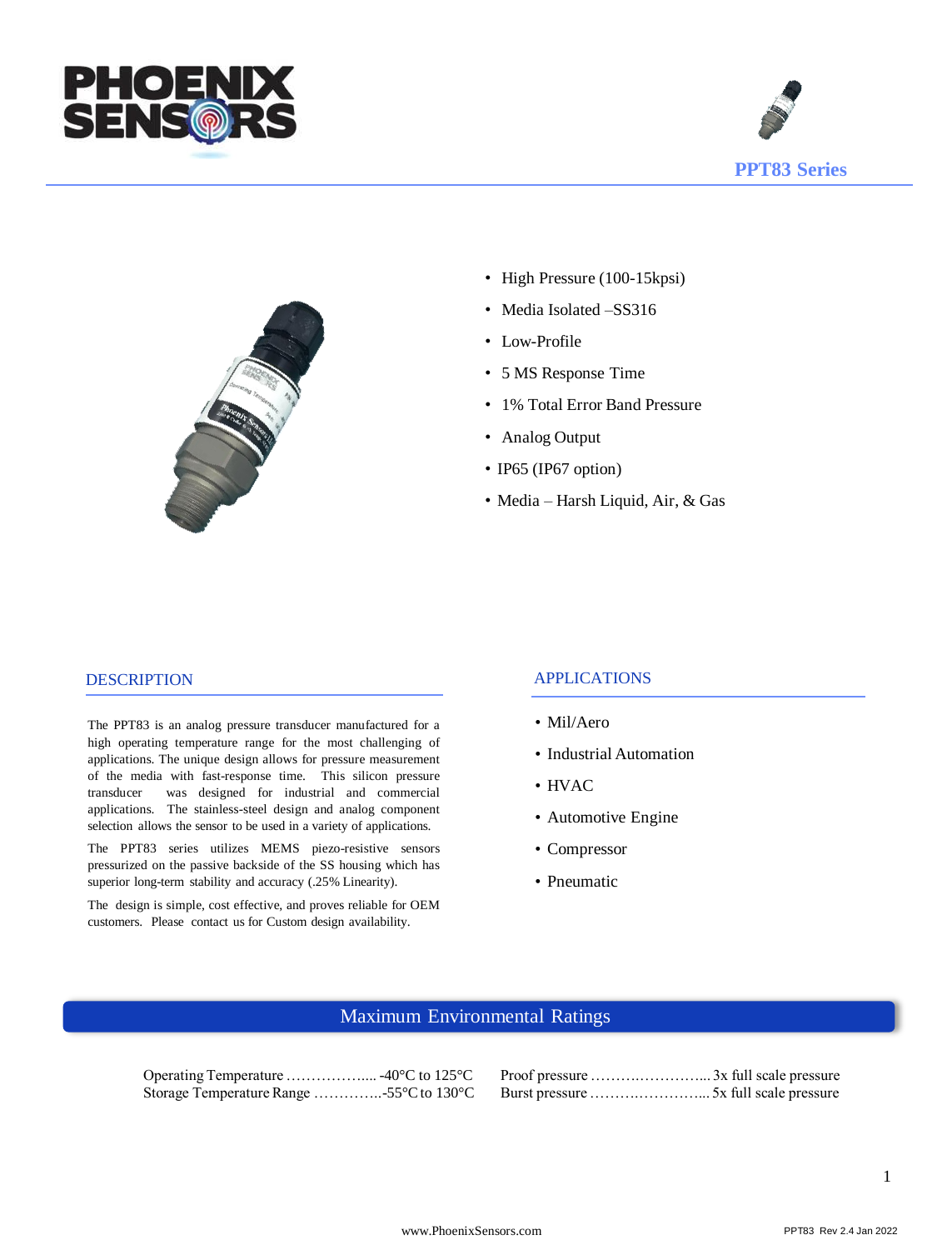#### **Package**

The one-piece body design is made of stainless steel (SS316L), which allows for easy manufacturability and long-term stability. Automotive grade vibration proof design for engine mount.

#### **Stability**

The silicon MEMS pressure sensor element is media isolated and hermetically sealed into the SS housing. The selection of thermally capability materials reduce the mechanical stress on the sensor resulting in greater stability over time and temperature.

Additional stability is gained from factory stabilization of all sensors.

#### **Pressure port**

1/4" -18NPT and 1/8"-18NPT threads are standard SS fittings. Other port fittings such as 7/16-20UNF, and ¼" BSP are available for OEM customers.

#### **Media**

The pressure port is tolerant to most media including but not limited to oil, air, gas, some corrosive media, and salt water.

#### **Wetted parts**

When checking media capability, the wetted surface is composed of only stainless steel (316).

#### **Pressure ranges**

Standard pressure ranges are 100, 300, 500, 1000, 1500, 3000, 5000, and 10,000 psi in absolute and gage. Custom pressure ranges are available for OEM customers.

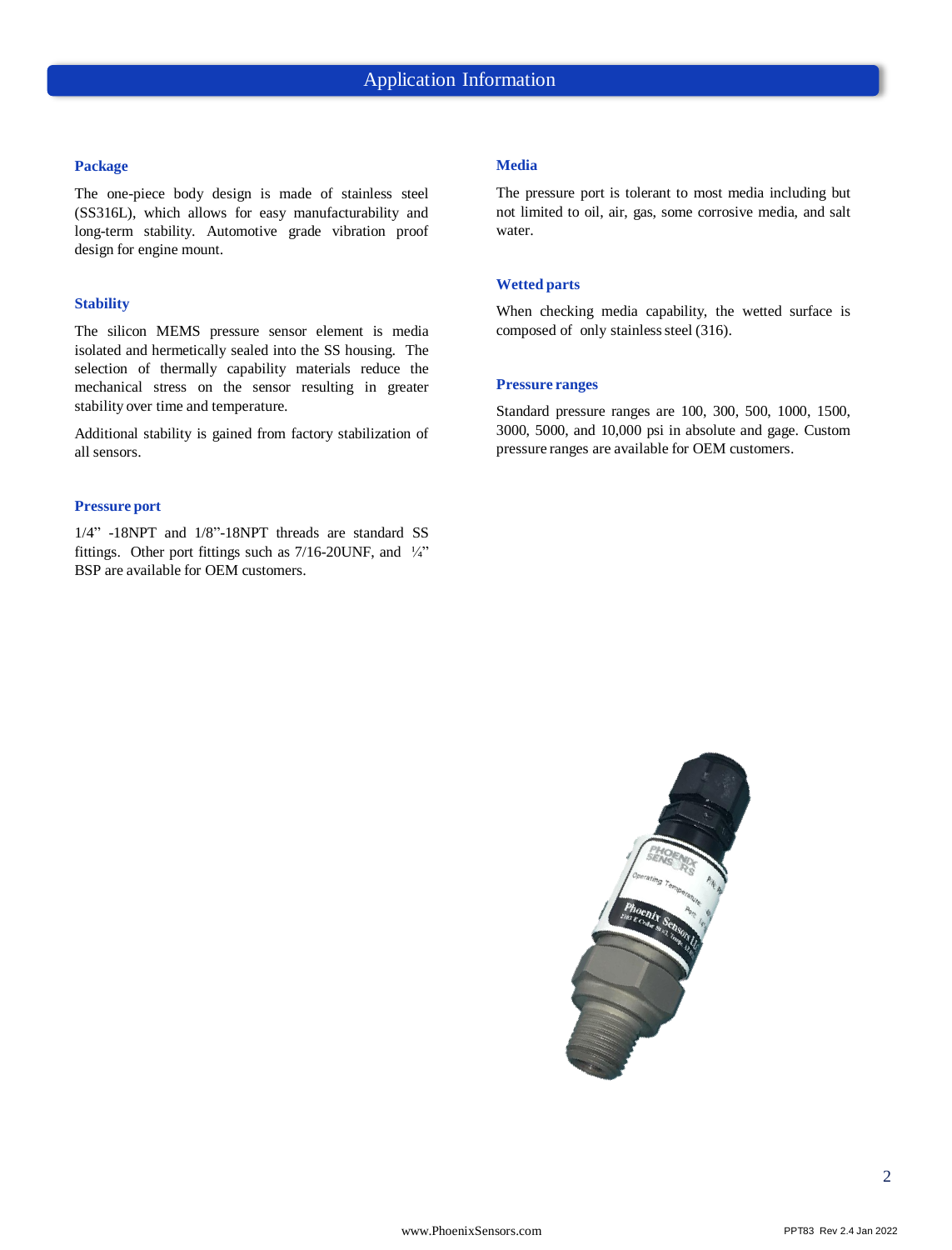## PPT83 Analog Output Operational Characteristics

| $V_+ = 5V$ , $V_- = 0V$ , Temperature = 25°C |                  |                          |            |              |  |
|----------------------------------------------|------------------|--------------------------|------------|--------------|--|
| <b>PARAMETER</b>                             | <b>SYMBOL</b>    | <b>TYP</b><br><b>MIN</b> | <b>MAX</b> | <b>UNITS</b> |  |
| <b>Supply Voltage</b>                        | $V_{DD}$         | 4.75<br>5                | 32         |              |  |
| <b>Supply Current</b>                        | $I_{DD}$         | .25                      | 1.5        | mA           |  |
| Linearity (Note 2)                           |                  | $-0.25$                  | 0.25       | %FS          |  |
| Response Time                                | $t_{\mathsf{R}}$ | 5                        | 10         | ms           |  |
| Total Error Band (Note 4)                    |                  | -1                       |            | %FS          |  |
| <b>Compensated Temperature Range</b>         | C                | $-40$                    | 85         | C            |  |
| <b>Operating Temperature Range</b>           | C                | -40                      | 125        |              |  |

Notes: 1) Measured at zero pressure. 2) Defined as best straight line 3) Measured from 0°C to 70°C.

Electrical Pin Configuration (Analog)



**Red - V+In White - Analog Output Black - GND**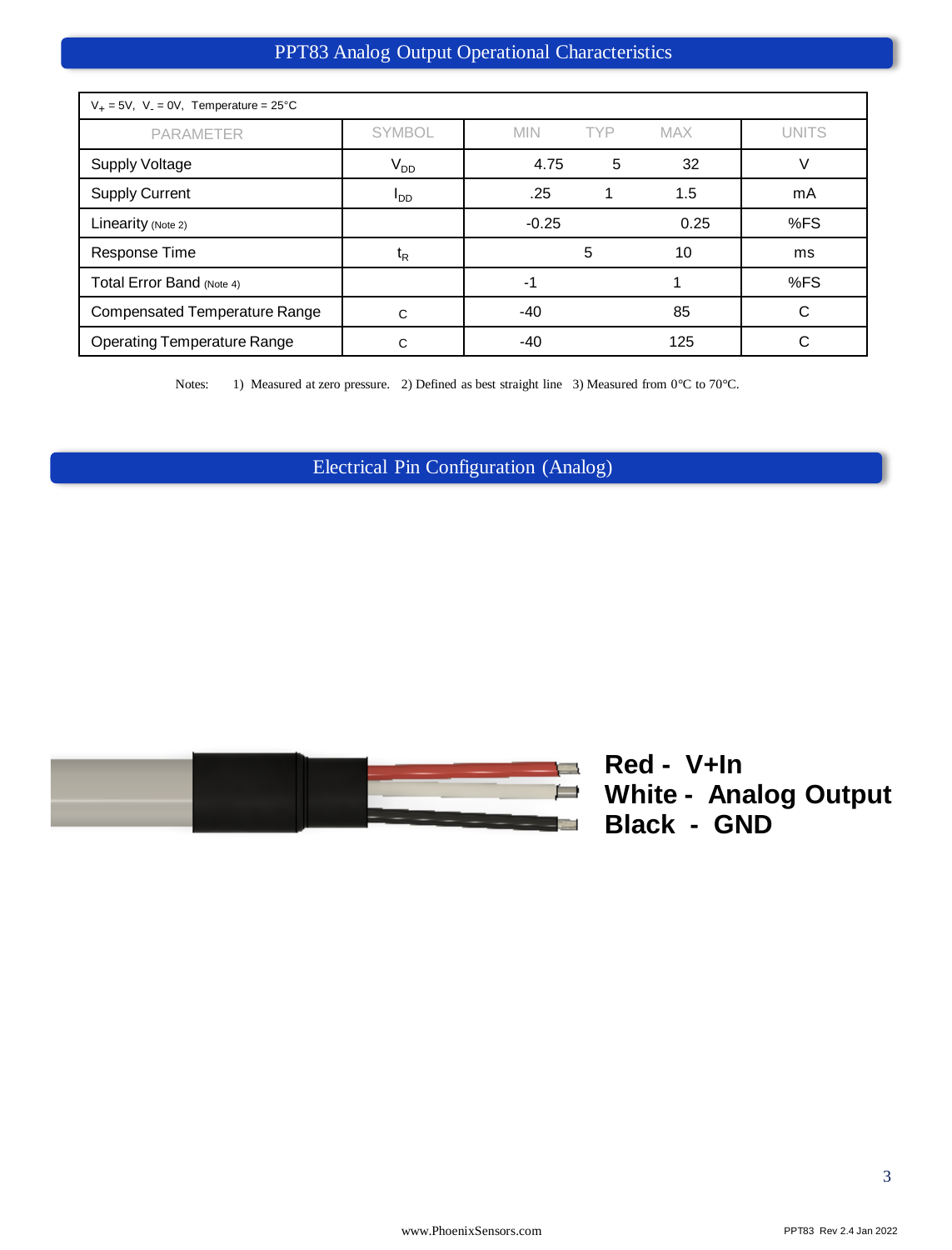

Figure 1 (IP67)



Figure 2 (IP65)

# NOTE: Standard Cable Length 24" (2Ft)